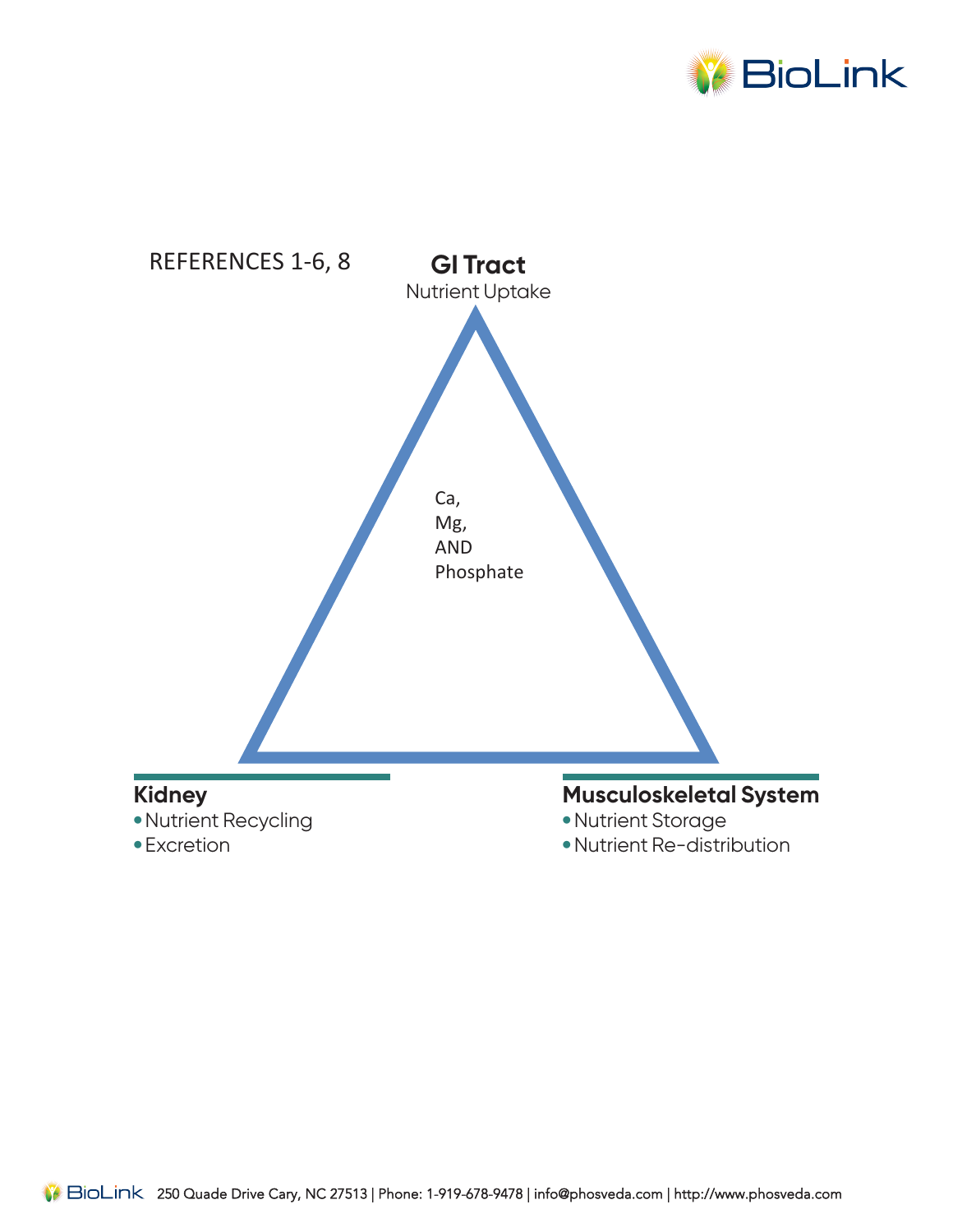

# MAGNESIUM DISTRIBUTION IN THE BODY

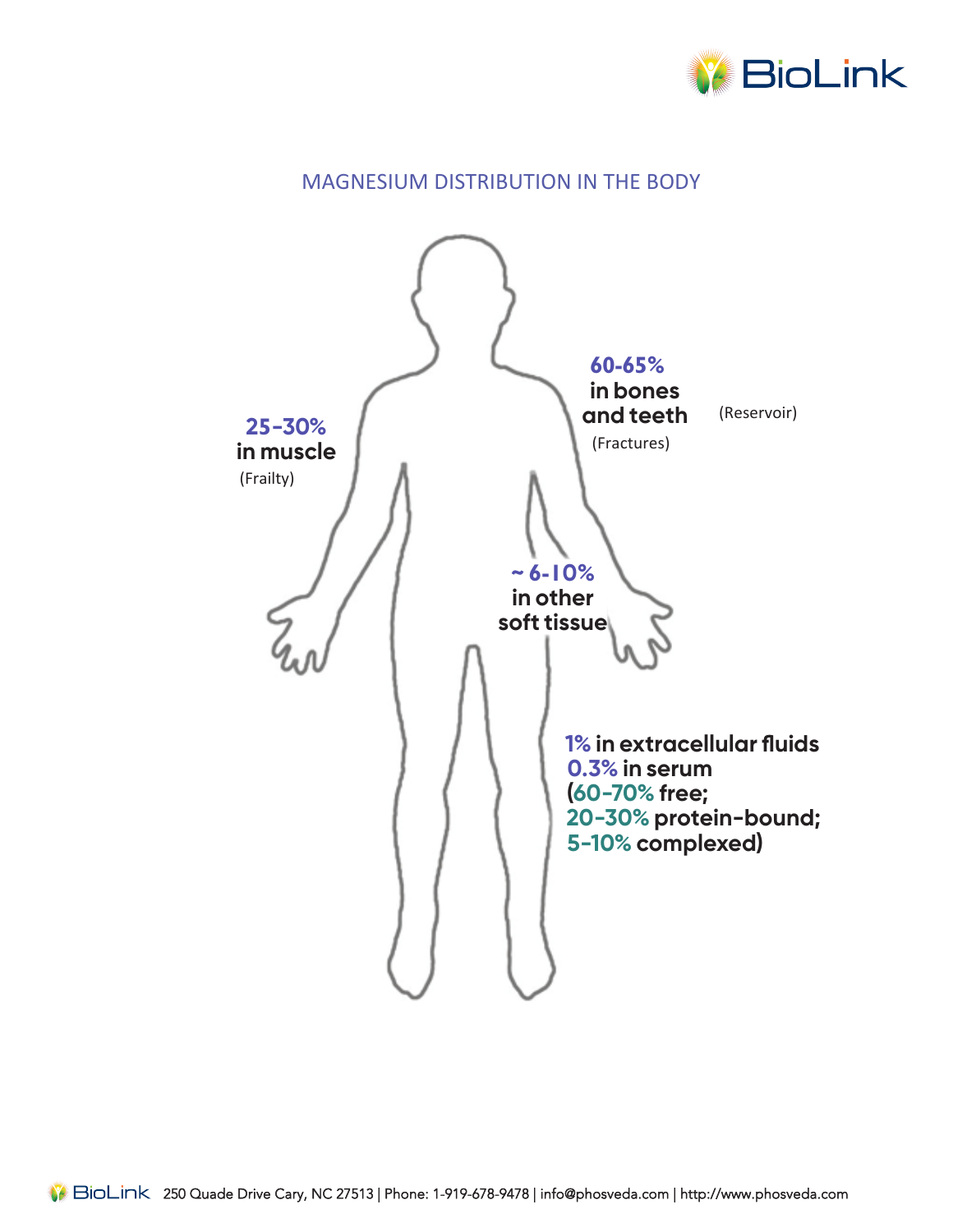$\overline{1}$ 

### **SLOW RELEASE MAGNESIUM COMPOSITION AND USES THEREOF**

## RELATED APPLICATIONS

This application claims the benefit of U.S. Provisional Application No. 61/222,420, filed Jul. 1, 2009, which is incorporated by reference herein in its entirety.

## BACKGROUND OF THE INVENTION

Magnesium is the fourth most abundant mineral in the human body and plays multiple roles in maintaining good health. At the molecular level, magnesium is a cofactor for over 300 enzymes responsible for some of the most important biological activities in mammals, including humans. In living cells, magnesium is involved in the homeostasis of other minerals, such as sodium, potassium and calcium, and the formation, transfer, storage and utilization of adenosine triphosphate (ATP), a principal source of energy in living cells. In 20 the human body, magnesium is involved in the maintenance of normal muscle and nerve function, heart rhythm, bone strength, and immune system health. Magnesium is also involved in the regulation of blood sugar levels and the promotion of normal blood pressure.

Magnesium deficit has been associated with several diseases, including hypertension, atherosclerosis, arrhythmia, diabetes, and metabolic syndromes. In addition, magnesium deficit accelerates cell-aging processes (Killilea D W, Ames B N. Magnesium deficiency accelerates cellular senescence in 3 cultured human fibroblasts. Proc Natl Acad Sci USA. 2008 Apr. 15; 105:5768-73). Magnesium is also important for brain function. For example, magnesium deficit is implicated in attention deficit hyperactivity disorder (Kozielec T, Starobrat-Hermelin B. Magnes Res. 1997 June; 10:143-8; Mousain-Bosc M, Roche M, Polge A, Pradal-Prat D, Rapin J, Bali J P. Magnes Res. 2006 March; 19:46-52), affective disorders (Murck H. Nutritional neuroscience. 2002 December; 5:375-89), Alzheimer's disease (Andrasi E, Pali N, Molnar Z, Kosel S. J Alzheimers Dis. 2005 August; 7:273-84; Cilliler A E, 40 Ozturk S, Ozbakir S. Gerontology. 2007 Nov. 8; 53:419-22; Lemke M R. Biol Psychiatry. 1995 Mar. 1; 37:341-3), migraine (Ramadan N M, Halvorson H, Vande-Linde A, Levine S R, Helpern J A, Welch K M. Headache. 1989 October; 29:590-3; Facchinetti F, Sances G, Borella P, Genazzani 45 A R, Nappi G. Magnesium prophylaxis of menstrual migraine: effects on intracellular magnesium. Headache. 1991 May; 31:298-301), and Autism (Martineau J, Barthelemy C, Garreau B, Lelord G. Biol Psychiatry. 1985 May; 20:467-78; Pfeiffer S I, Norton J, Nelson L, Shott S. J Autism 50 Dev Disord. 1995 October; 25:481-93; Strambi M, Longini M, Hayek J, Berni S, Macucci F, Scalacci E, Vezzosi P., Biol Trace Elem Res. 2006 February; 109:97-104).

Recently, it has been found that elevation of extracellular magnesium leads to a significant enhancement of synaptic 55 plasticity and synaptic density in cultured hippocampal neurons (Slutsky I, Sadeghpour S, Li B, Liu G. Neuron. 2004 Dec. 2; 44:835-49). The synaptic network is believed to be involved in organization of neural circuits during early development and in learning and memory processes. Indeed, in 60 patients with Alzheimer's disease, there is a strong inverse correlation between the number of synapses and the degree of cognitive impairment (Terry R D, Masliah E, Salmon D P, Butters N, De Teresa R, Hill R, Hansen L A, Katzman R. Ann Neurol. 1991 October; 30:572-80; Selkoe D J. Science. 2002 65 Oct. 25; 298:789-91). During normal aging, memory decline also correlates with synaptic loss (Terry R D, Masliah E,

 $\overline{2}$ 

Salmon D P, Butters N, DeTeresa R, Hill R, Hansen L A, Katzman R.Ann Neurol. 1991 October; 30:572-80). Interestingly, brain magnesium contents in AD patients (Andrasi E, Pali N, Molnar Z, Kosel S. J Alzheimers Dis. 2005 August; 7:273-84; Cilliler A E, Ozturk S, Ozbakir S. Gerontology. 2007 Nov. 8; 53:419-22) are lower than normal subjects. Elevation of brain magnesium might be beneficial for prevention of synapse loss and amelioration of memory decline during aging and the pathological processes of AD.

Despite the important physiological role of magnesium, people may not consume enough magnesium in their diets. In a national sample of the United States, the mean value of daily magnesium between the ages of 20-30 is ~300 mg for white and ~250 mg for black males. This daily intake declines, at ages above 70 years, to ~200 mg as a result of reduced food consumption. On the other hand, the recommended daily allowance (RDA) for males is 420 mg/day. Therefore, it is likely that the majority of the American male population has magnesium deficit, particularly during aging. A similar degree of deficit also occurs in American female population (Ford E S, Mokdad A H. J. Nutr. 2003 September; 133:2879-82). Based on this study, most of the American population needs to supplement their diet with an additional ~200 mg/day of magnesium. Interestingly, magnesium contained 25 in food provides relatively high absorption rate magnesium  $(-50\%)$ , which may suggest that ~100 mg/day magnesium remains needed to be absorbed into the body. In general, most commercially available magnesium preparations have a magnesium absorption rate  $\leq$  -40%. For example, magnesium oxide, which is perhaps the most widely used magnesium supplement, has a magnesium absorption rate of only about 4% (Firoz M, Graber M. Bioavailability of US commercial magnesium preparations. Magnes Res. 2001 December; 14:257-62)). The present invention provides controlled release magnesium compositions for use as a magnesium dietary supplement.

### SUMMARY OF THE INVENTION

To supply the population with sufficient magnesium, a very high dose of magnesium supplement is required to reach the recommended daily allowance (RDA). For example, 4 grams of magnesium oxide would be required as an oral supplement. A slow release magnesium composition offers several advantages. Slow release avoids high concentration of magnesium in the gastrointestinal (GI) tract. Unabsorbed magnesium in the GI tract often leads to diarrhea. Slow release can avoid accumulation of unabsorbed magnesium and reduce such adverse effects. The present invention discloses such dosage forms and methods of use thereof.

In one aspect, the present invention provides an oral dosage form comprising magnesium  $(Mg)$  and threonate  $(T)$ , wherein said threonate comprises one or more of a threonate salt or a threonate precursor, wherein said oral dosage form has an in vitro dissolution profile in a dissolution medium, and wherein said dissolution profile ranges between less than or equal to 5% in about 2 hours, less than 10% in about 4 hours, less than 40% in about 6 hours, greater than or equal to 60% in about 10 hours, and greater than or equal to 80% in about 12 hours as measured using a USP type II (paddle) dissolution system at 75 rpm, at a temperature of  $37^{\circ}$  C.

In some embodiments, the magnesium and threonate in said oral dose form is encapsulated in a tablet. In some embodiments, at least a portion of said magnesium (Mg) and threonate (T) is complexed in a salt form of MgT<sub>2</sub>. In some embodiments, at least a portion of said magnesium (Mg) and threonate (T) is complexed in a salt form of MgT, present in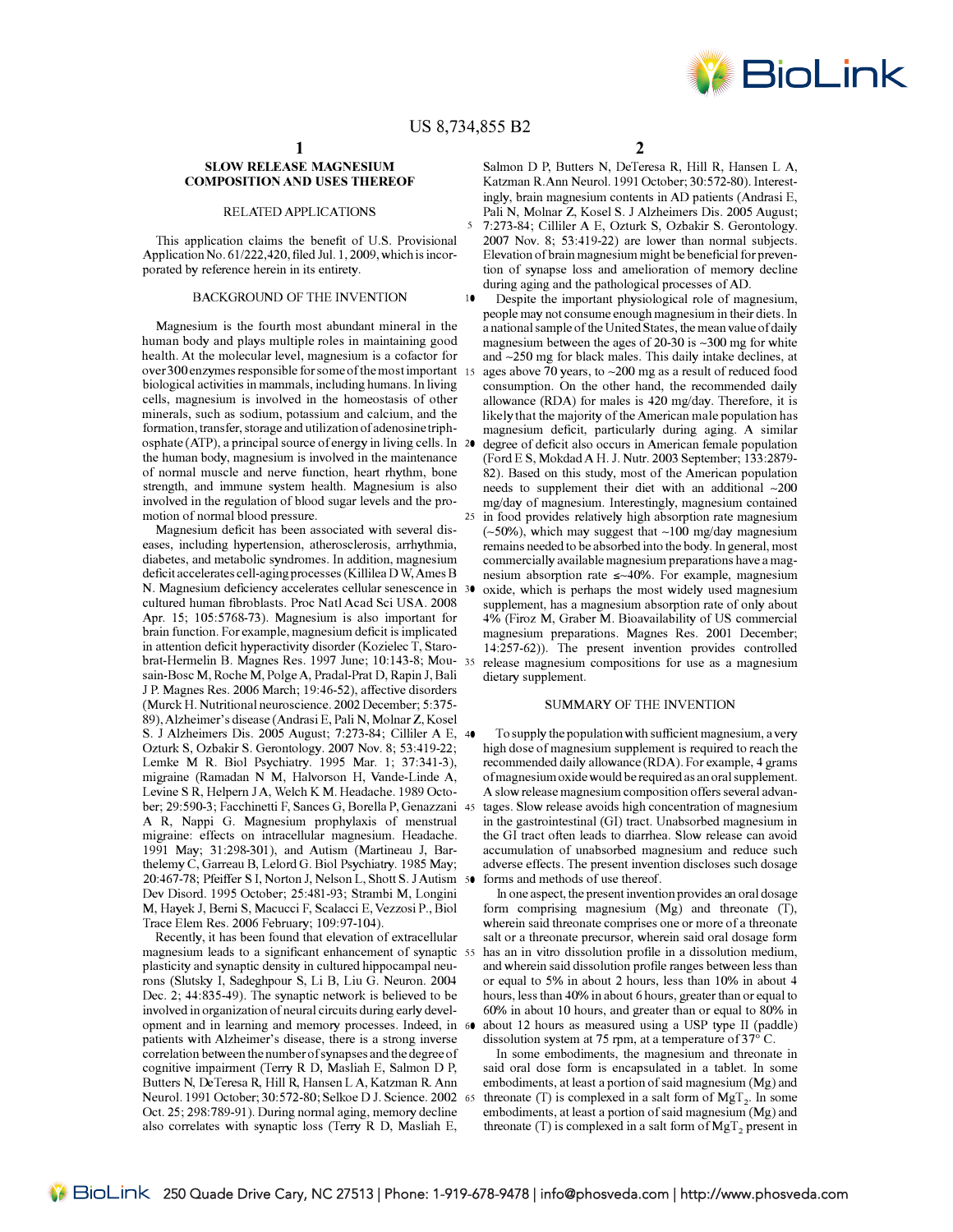